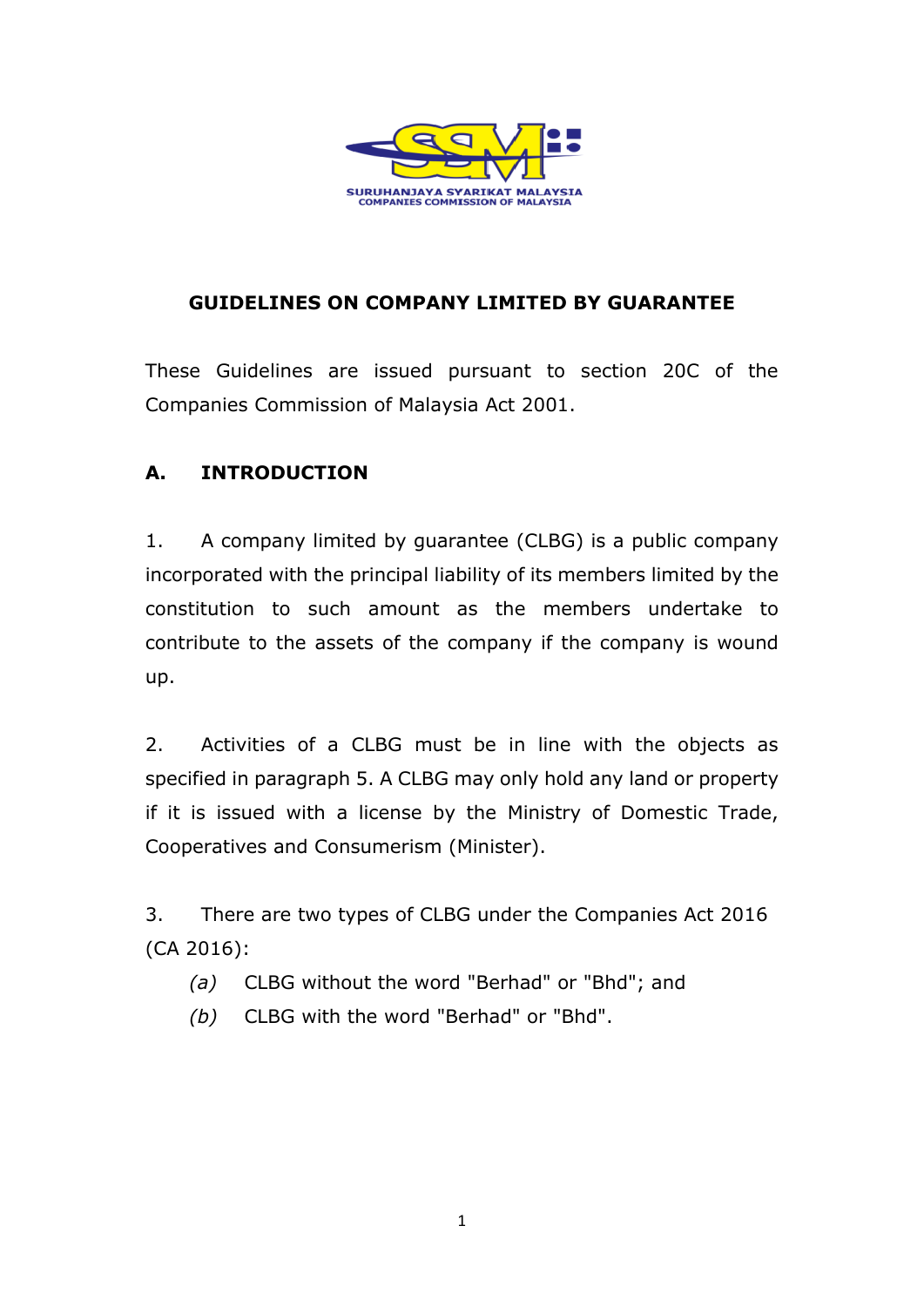## **B. INCORPORATION UNDER SECTION 45 CA 2016**

4. A CLBG may be incorporated by lodging an application to the Registrar together with a constitution.

- 5. A CLBG can only be formed for the following objects:
	- *(a)* providing recreation or amusement;
	- *(b)* promoting commerce and industry;
	- *(c)* promoting art;
	- *(d)* promoting science;
	- *(e)* promoting religion;
	- *(f)* promoting charity;
	- *(g)* promoting pension or superannuation schemes; or
	- *(h)* promoting any other objects useful for the community or country, such as:
		- (i) environment;
		- (ii) health;
		- (iii) education;
		- (iv) research;
		- (v) social; or
		- (vi) sports.

6. For avoidance of doubt, no other company can be formed for purposes specified under paragraph 5.

7. If any Ministry, Government Agency or authorities intends to incorporate a CLBG, an approval letter from the Ministry, Government Agency or authorities is required to be submitted together with the application to incorporate the CLBG.

2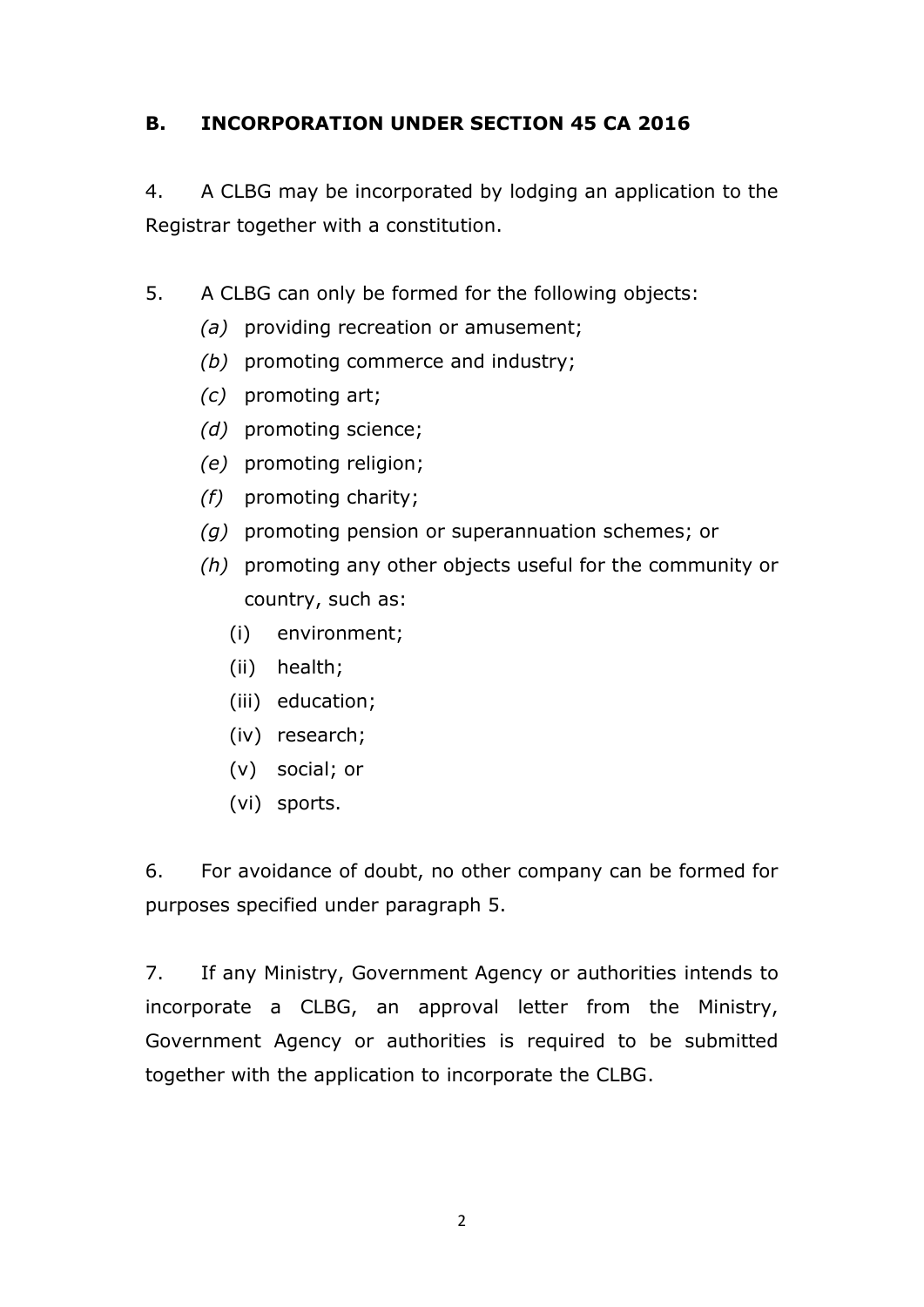### **Requirement of founder or director**

8. A founder or director of a CLBG must be a person who is fit and proper and is not disqualified under the CA 2016.

9. For the purposes of determining whether a person is fit and proper, the Registrar may:

- *(a)* consider the experience, qualification and competency of the founder or director which would assist him in carrying out his duties as director of the CLBG;
- *(b)* consider the reputation, character and integrity of the founder or director;
- *(c)* conduct a security vetting on the potential founder or director,

and a safety filter (security vetting) for the potential founder or director shall be conducted by the Royal Malaysian Police and/or other agencies.

## **Appointment of director**

10. The Registrar may, if he is satisfied that the applicant is fit and proper and competent to perform the duties of a director under this Act, approve the applicant as a director of a CLBG.

#### **Requirement as to constitution**

11. Unlike any other company, a company limited by guarantee is required to have a constitution with, among others, the following requirements:

- *(a)* the name of the company;
- *(b)* the objects of the company;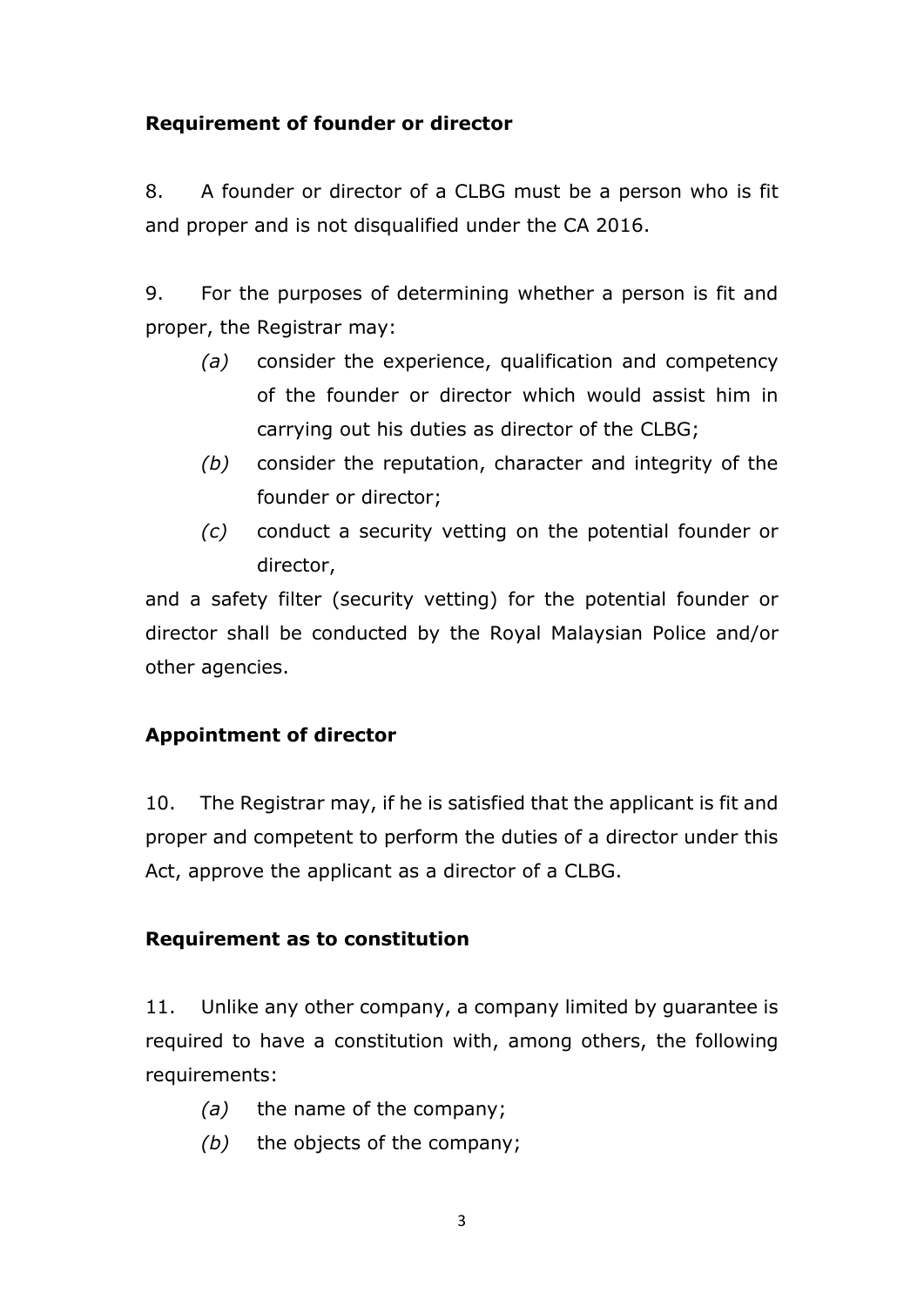- *(c)* the capacity, rights, powers and privileges of the company;
- *(d)* the amount up to which the member undertakes to contribute to the assets of the company in the event of it being wound up;
- *(e)* the full names, addresses and occupations of the subscribers; and
- *(f)* a statement that the subscribers are desirous of being formed into a company in pursuance of the constitution.

12. A CLBG shall submit its constitution to the Registrar upon an application for incorporation. The CLBG may adopt the model constitution prepared by the Registrar.

### **Amendment of constitution**

13. Prior approval from the Registrar must be obtained to amend the constitution of a CLBG.

#### **Segmental Reporting**

14. The Registrar may require a CLBG to submit a segmental reporting together with its financial statements.

#### **General prohibitions**

15. A CLBG must ensure that none of its members or directors uses the company or its financial resources to conduct any form of political or unlawful activities. In conducting its activities, it must ensure that it does not depart from the objects for which it was established for.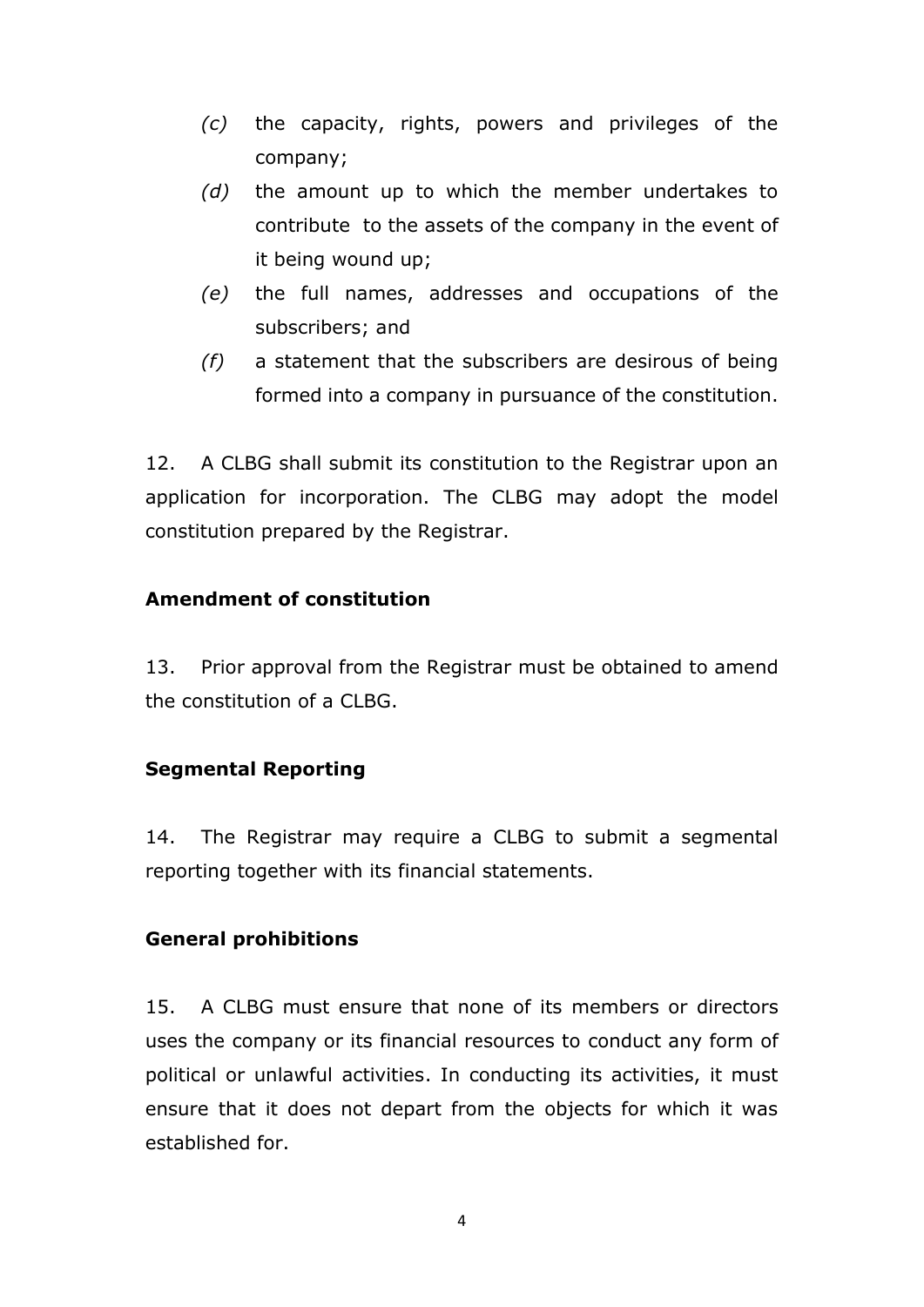#### **Other general requirements**

16. Unless prior approval has been obtained from the Registrar, a CLBG:

- *(a)* is prohibited to appoint new directors;
- *(b)* is prohibited from paying any fees, salaries, fixed allowances or any benefits to its directors;
- *(c)* must use the profits and other income for the purposes stated in the objects of the company;
- *(d)* is prohibited to solicit any contribution or donation or make any money collection from the public;
- *(e)* is prohibited from incorporating or holding any subsidiary (save for CLBG with the word Berhad incorporated prior to 31 January 2017 where its existing Constitution does not contain similar restriction); and
- *(f)* is required to comply at all times with all the provisions set forth in the constitution, other than the conditions mentioned above.

#### **C. LICENCE TO OMIT THE WORD "BERHAD" OR "BHD"**

17. A CLBG may apply to the Minister for a licence to omit the word "*Berhad*" or the abbreviation "*Bhd*" from its name. However, any CLBG intending to use the words "*Yayasan*" or "Foundation" must omit the word "*Berhad*" or "*Bhd*" from its name.

18. Subject to paragraph 21, the Minister may impose terms and conditions as he thinks fit in approving the application.

19. If a CLBG fails to comply with any of such terms and conditions, the license may be revoked.

5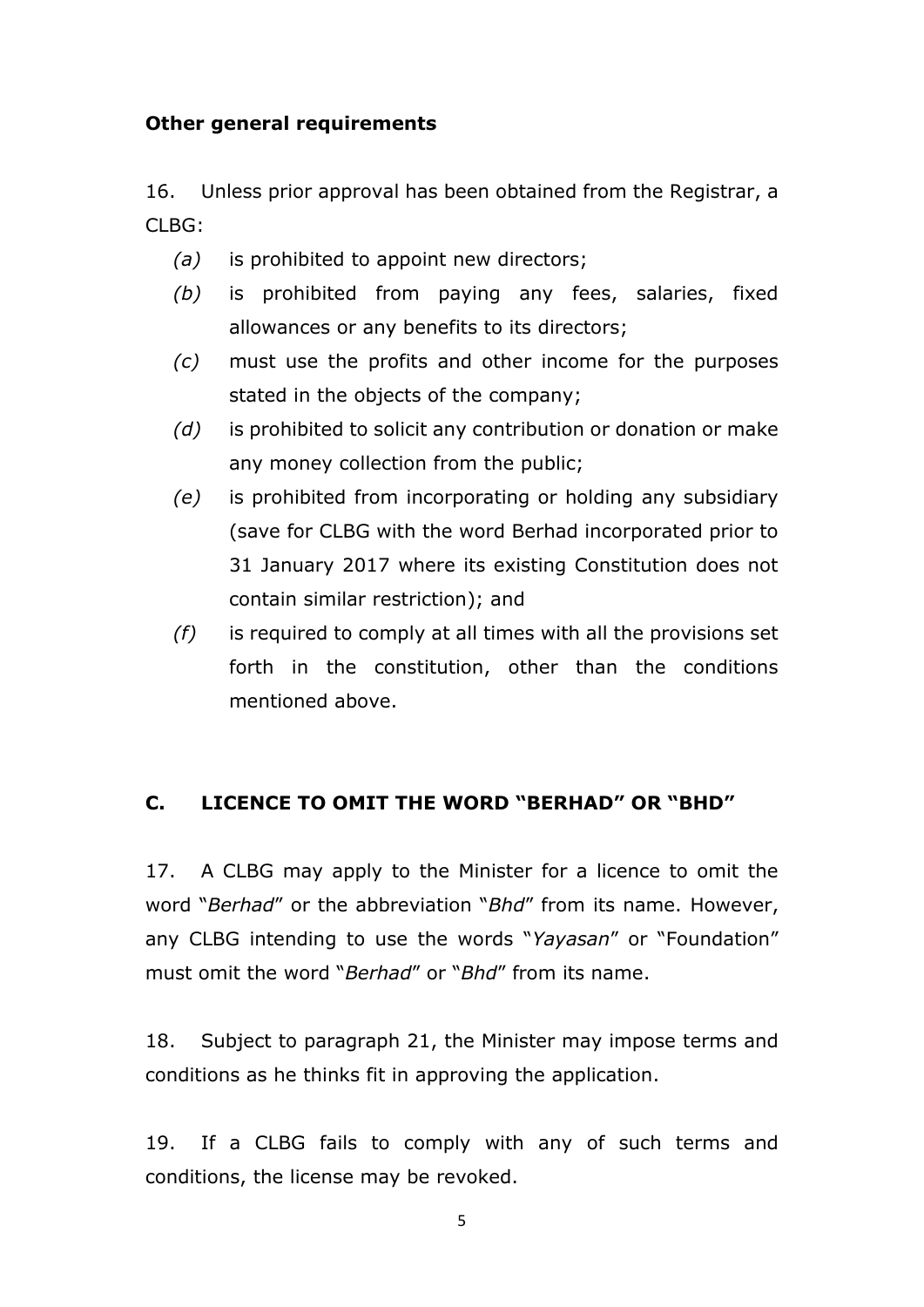## **D. OMITTING THE WORD "BERHAD" OR "BHD" AT THE END OF THE EXISTING CLBG UNDER SECTION 45(3) CA 2016**

20. A CLBG which had been incorporated for a period of three (3) years may also apply to omit the word "Berhad" or "Bhd".

21. The basis to support the approval of omitting the word "*Berhad*" or "*Bhd*" is that the CLBG must have a fund amounting to RM1 million cash. The CLBG is required to get all of the cash which has been pledged by potential contributors within six (6) months after it is established.

22. A CLBG with the word "*Berhad*" or "*Bhd*" could omit the said word subject to the approval of the Minister and the terms and conditions of licence as provided in paragraph 21.

23. The CLBG must provide an information with comments on the financial position at least for the last three (3) years and the latest financial statements for the period of three (3) years, audited and presented at the annual general meeting.

24. A licence under section 45(3) or (4) CA 2016 is issued once the application obtains the approval of the Minister.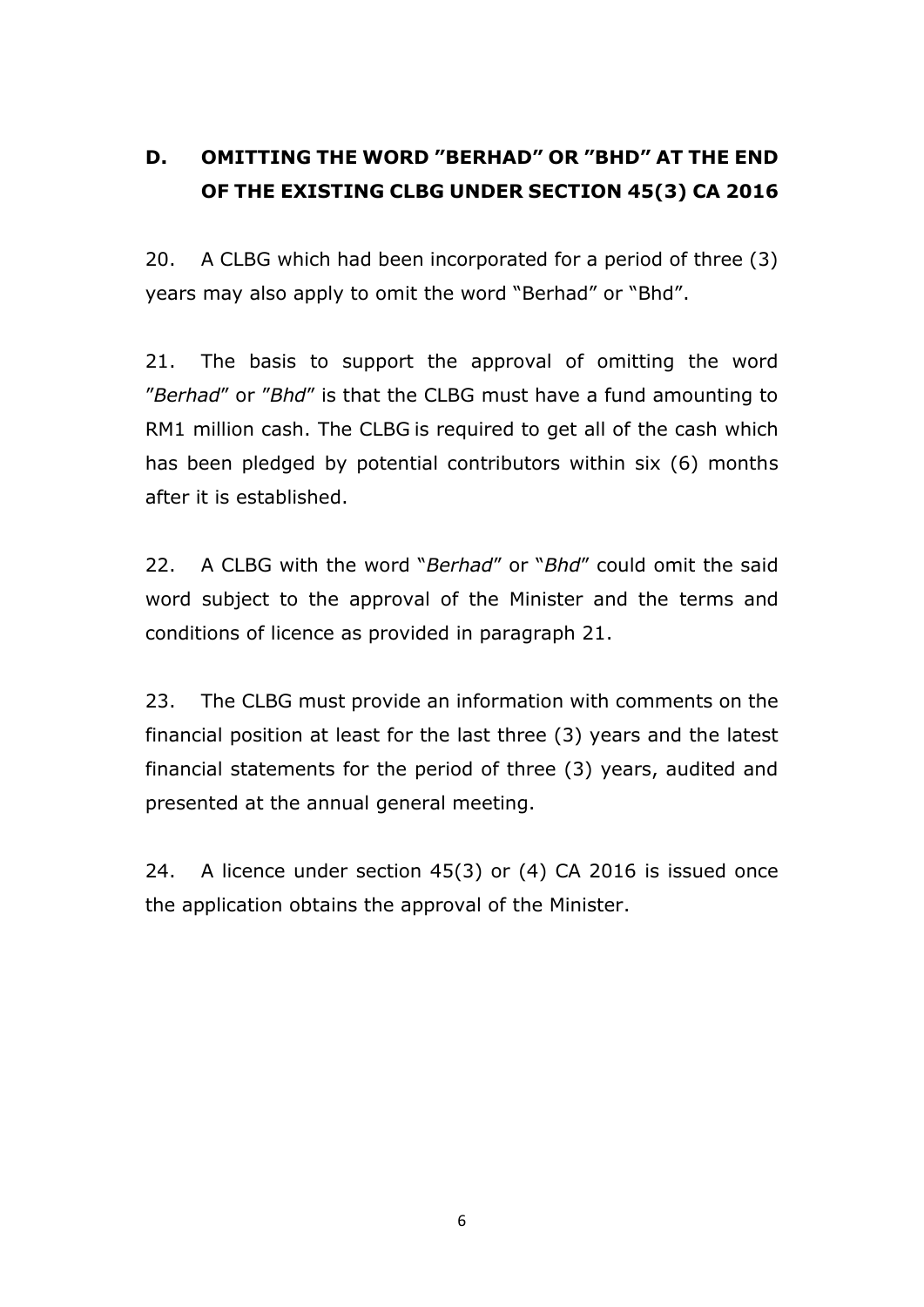## **E. LICENCE TO HOLD, DISPOSE OR CHARGE LAND OR PROPERTY UNDER SECTION 45(4) CA 2016**

#### **Application to hold, dispose or charge land or property**

25. A CLBG shall not hold, acquire, charge, mortgage, sell, lease or dispose, a land or property unless a licence has been obtained from the Minister.

26. A CLBG shall hold, acquire, charge, mortgage, sell, lease or dispose, the land or property subject to the approval of the Minister and the terms and conditions of licence as provided in paragraph 27.

## **Terms and Conditions of licence to hold, dispose or charge land or property**

27. The Minister may impose special terms and conditions relating to the holding, acquiring, charging, mortgaging, selling, leasing or disposing the land or property as he thinks fit.

## **F. SUBMISSION OF APPLICATIONS TO SSM**

28. For ease of reference, a checklist of items to be submitted when making any applications pursuant to this Guidelines is attached in Checklists 1 to 7. An application may be rejected for failure to meet the requirements in Checklists 1 to 7.

29. Where necessary, the Registrar and the Inland Revenue Board may be in liaison when processing any application.

7